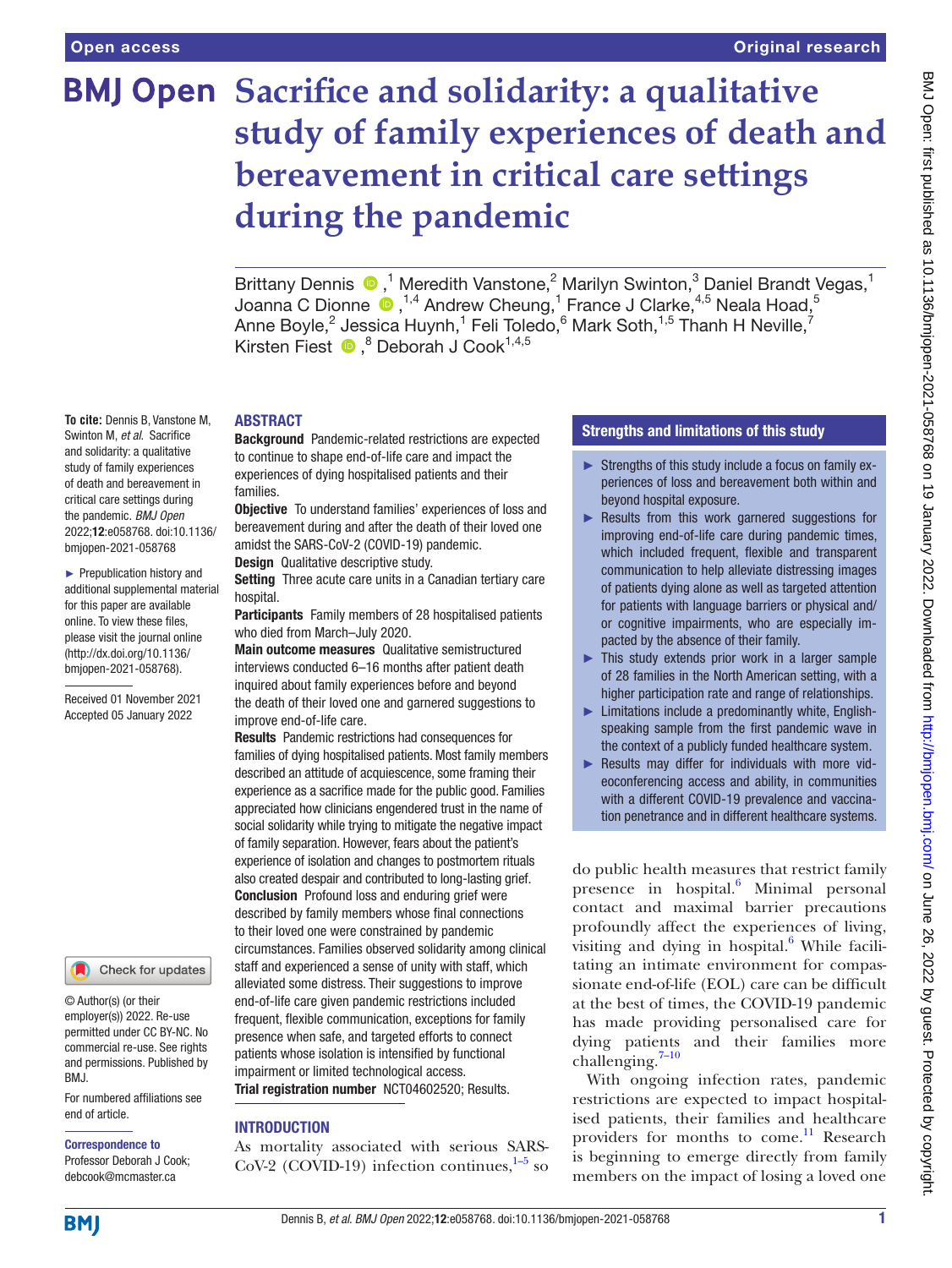during the pandemic.<sup>12–17</sup> In a Veterans Affairs survey, families of dying patients in acute hospital care, nursing home and hospice settings reported poor communication with the healthcare team and fear of patients dying alone as leading contributors to their experiences of distress[.15](#page-6-5) Other qualitative work investigating the experiences of grieving family members describe suffering driven by the separation from their loved ones, an inability to establish strong bonds with staff and an interruption of common death rituals.<sup>12 16</sup> The forced separation of patients from their family has also troubled clinicians worldwide.<sup>10 18–21</sup>

Given the tension between pandemic public health mandates and the desire of many relatives to visit their hospitalised family member, the objective of this study was to understand experiences of loss and bereavement for families of dying patients during the pandemic and garner suggestions for comforting practices in this context.

# **METHODS**

In this post-positivist qualitative descriptive study,  $2^{22}$   $2^{3}$  we contacted families of patients who died in hospital during the first wave of the COVID-19 pandemic between 16 March and 1 July 2020 in three acute care units (ICU, medical step down and COVID-19 ward) at a universityaffiliated hospital in Canada. Following a study of hospital-based clinicians to understand adaptations to EOL care during the pandemic, $^{10}$  family members of those patients were invited by telephone to an interview to understand how their experience of loss and bereavement was influenced by the pandemic. We attempted to recruit one family member or friend as the designated next-of-kin for each patient based on documentation in the medical chart. Family member recruitment was delayed 6–12 months after the patient's death to honour the anticipated grieving process.

Employing qualitative description methods, $^{23}$  we used a semi-structured interview guide developed and piloted with our interprofessional research team [\(online](https://dx.doi.org/10.1136/bmjopen-2021-058768) [supplemental appendix](https://dx.doi.org/10.1136/bmjopen-2021-058768)) who have expertise in critical care medicine, nursing, and respiratory therapy, qualitative research, and spiritual care. Domains included: general experiences of loss and bereavement; influences of pandemic-related hospital policies; videoconferencing technology; and memorial rituals. Interviews were conducted by two trained female interviewers (BD and MS), one of whom is a resident physician (BD). Participants were given the choice of being interviewed by telephone or videoconferencing and of having their interview audio-recorded or having notes taken in place of recording. Verbal informed consent was recorded prior to the interview. Demographic data were captured using open-ended questions.

# Data analysis

Transcripts were analysed using conventional qualitative content analysis.<sup>24</sup> After an initial phase of open coding

to condense and summarise the data, focused codes were developed through discussion with the research team. New data were compared with emerging analytic concepts for refinement using a constant comparative approach<sup>[25](#page-6-10)</sup> during serial investigator meetings. Rigour was ensured by triangulating findings between analysts and participants and through the development of memos through the data collection and analysis process to form an audit trail. $26\frac{27}{1}$  Descriptive statistics were used to quantitatively summarise family demographic data.

# Patient and public involvement

Patient and public involvement were sought during the development of the original 3 Wishes Project protocol.<sup>[10](#page-6-6)</sup> The 3 Wishes Project is an EOL intervention aimed to honour dying patients and support families in grief. It has grown into a programme of research aimed at improving EOL care across critical and acute care settings. $28-30$ Many studies have emerged from the larger multicentre research programme, $28-30$  demonstrating feasibility, scalability, transferability and value. Due to expedited study processes during the COVID-19 pandemic, dying patients, their loved ones and the public were not directly involved in the design of this study.

# RESULTS

# **Participants**

Of 45 deceased patients included in the original study, $10$ we were unable to locate a surrogate decision maker for seven patients (eg, no family, changed addresses and no telephone). We contacted family members for 38 patients [\(figure](#page-2-0) 1). Of these, seven (18.4%) declined to participate, one due to lack of interest and six explaining their difficulty coping with the death of their loved one. Of 31 family members who agreed to participate, three (9.7%) interviews were not completed due to loss to follow-up. Of 28 family members interviewed, 2 were partners, 4 were parents, 14 were children and eight had other relationships with the deceased ([table](#page-3-0) 1). Participants mean age was 55.5 years (SD 12.0); most identified as white (24, 85.7%), with Christian religious affiliations (18, 64.3%).

From February to July 2021, 28 interviews were conducted at a mean of 9.4 (SD 1.8) months after the patient's death. While 27 participants allowed audiorecording, one preferred written notes.

# Qualitative analysis

Analysis of interview data yielded insight on the experiences of families whose loved one died in hospital, organised into four categories that emphasise the concepts of sacrifice and solidarity. Participants expressed prevailing acceptance of public health policies, some with an attitude of acquiescence to restrictions for the greater good. These policies keeping loved ones at a distance had a dual effect, both exacerbating and mitigating common EOL care challenges within and beyond the hospital. Families universally appreciated clinician efforts to maintain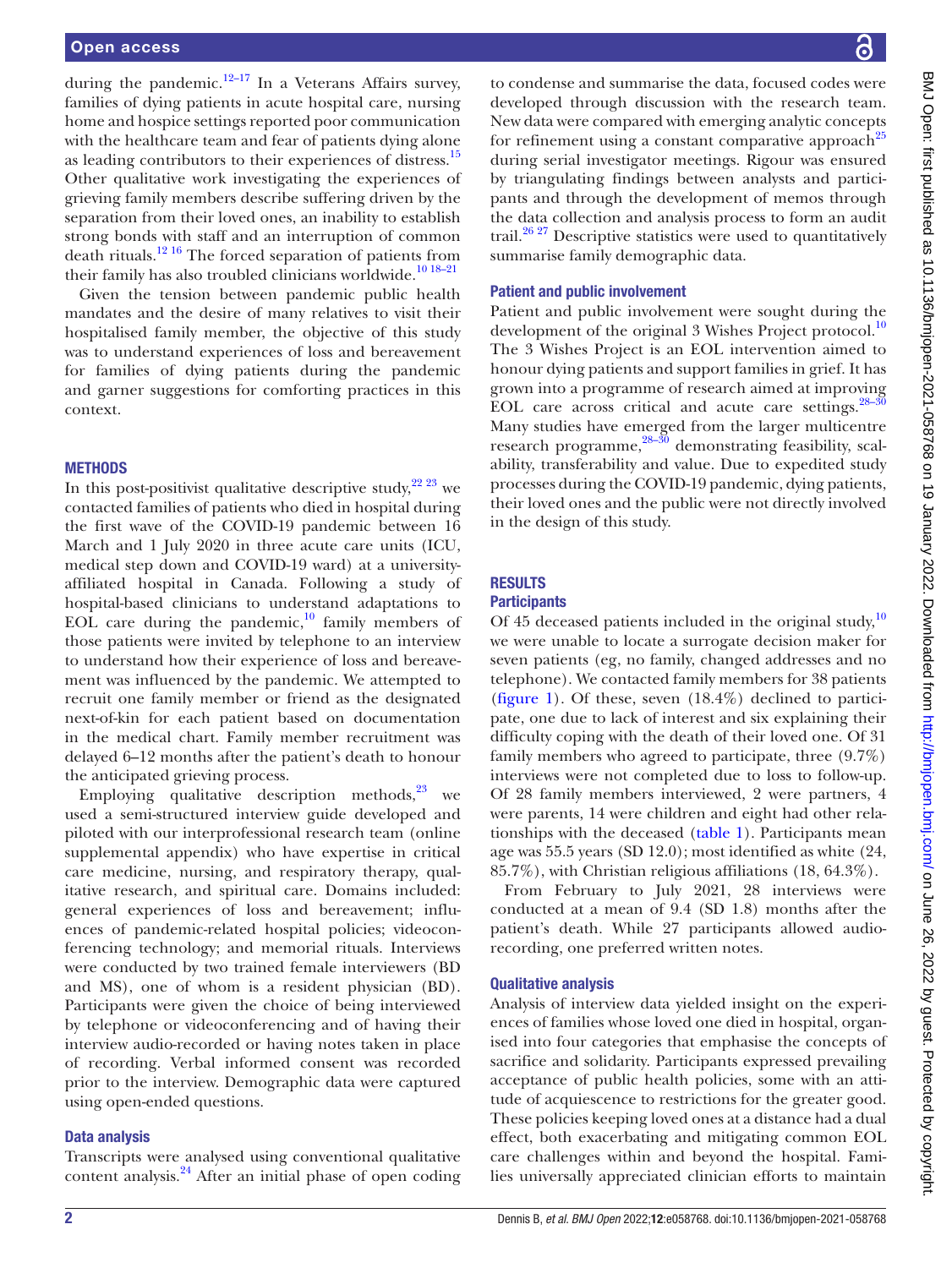

Figure 1 Family participant flow diagram. Summary of recruitment flow for eligible families.

compassionate care, sometimes casting their own sacrifice in solidarity with efforts that clinicians made in service to the community. They also shared adaptations to traditional postmortem practices and rituals that influenced their grieving.

# Acquiescence to pandemic-related restrictions

Despite the suffering and loss endured by families during the pandemic, acquiescence to the pandemic-related restrictions was acknowledged as a civic duty. Families explained how being away from their loved one during their final days reflected their recognition of the rationale for jurisdictional rules. In surrendering their hospital visits to minimise transmission risk, many participants invoked the concept of social solidarity and safeguarding the community.

I never abused the procedures that we had to follow. We try and understand because it was for the greater good… it was for the best… they had to take some precautions. (Partner)

In a poignant example of accepting the risk of missing her husband's final moments, one participant described her decision of a delayed hospital visit in terms of protecting others from possible viral transmission:

I told [the doctor] I had been dealing with the public so I would need to go home anyhow and shower and change my clothing before I came up to the hospital and when I was enroute home, the Charge Nurse called and she said, 'You know, if you do what you <span id="page-2-0"></span>say you're going to do, he may not be here.' And I said, 'Well, you know, [patient's name] would have it no other way.' He wouldn't want me coming up and contaminating the hospital. (Partner)

Some family members assented to the necessary restrictions but considered the perceived changes in care as a casualty of the pandemic:

She was in hospital there and I couldn't visit her there and with the hearing impairment and sight impairment [it was] even harder for her because now she's in a strange place. Everyone's wearing PPE, which I don't blame, and I'm sure the people couldn't spend as much time as they may have wanted to with her because of the situation…I guess she was just collateral damage from whole COVID situation. (Son)

# Loving and grieving from afar

The experiences of being separated from a loved one during periods of critical illness and up to the moment of death were universally described as agonising. Being kept apart led many family members to experience decisional dilemmas regarding safety for themselves and others. Participants wondered if their visits could introduce the virus, including to their dying loved one who was not infected. One participant asked himself if he should '*take the risk of where I get my mother sick*' (son). Another family member remarked on a possible conflicting sense of duty for people who would otherwise visit hospitalised patients,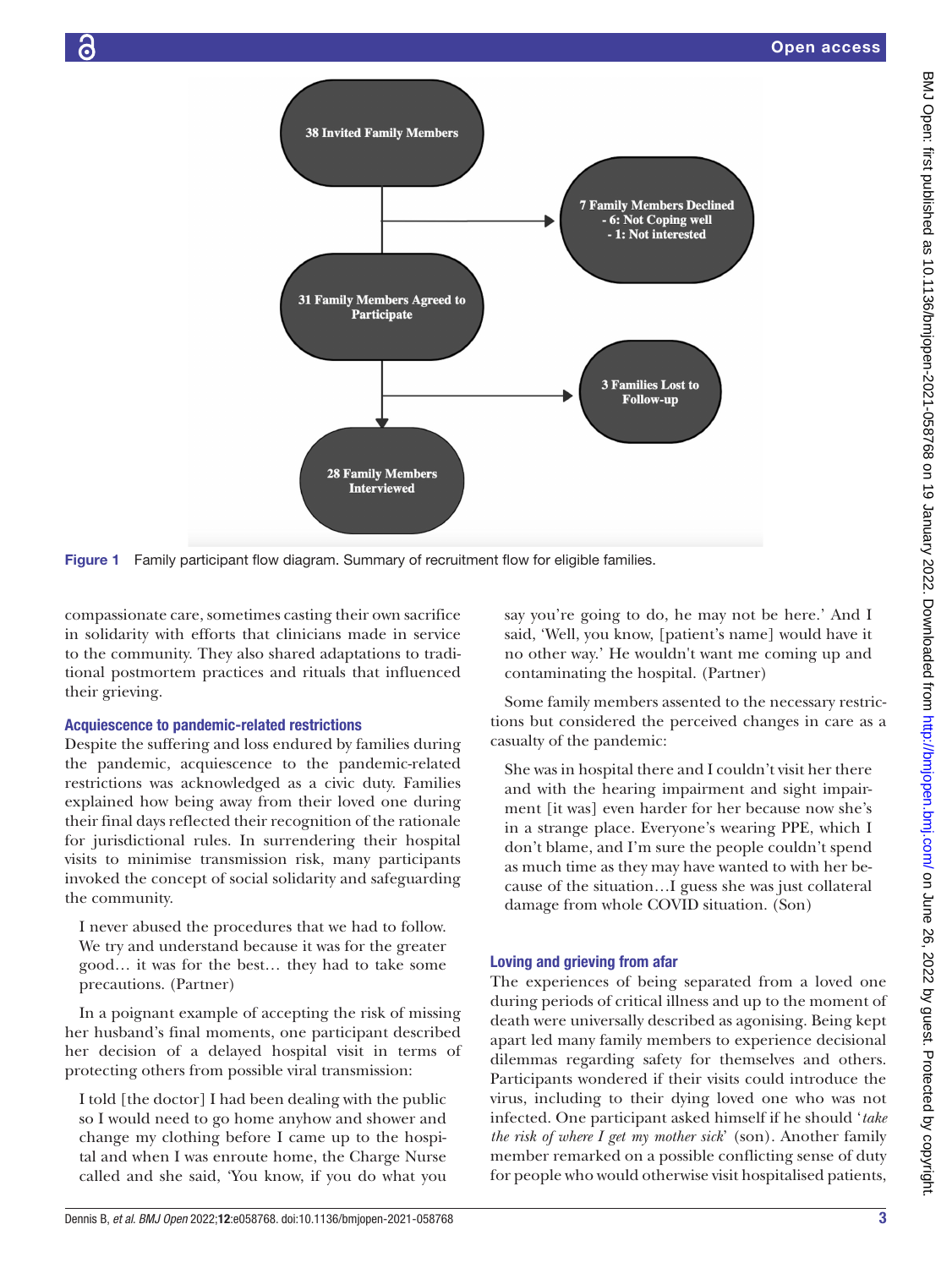<span id="page-3-0"></span>

| Table 1<br>Characteristics of family members and their<br>deceased loved ones |             |
|-------------------------------------------------------------------------------|-------------|
| <b>Characteristics</b>                                                        | $n = 28$    |
| Age, years, mean (SD)                                                         | 55.5 (12.0) |
| Female n, (%)                                                                 | 22 (78.6)   |
| Ethnicity, n (%)                                                              |             |
| White                                                                         | 24 (85.7)   |
| Indigenous                                                                    | 2(7.1)      |
| Arabic                                                                        | 1(3.6)      |
| <b>East Asian</b>                                                             | 1(3.6)      |
| Religion, n (%)                                                               |             |
| Christian                                                                     | 18 (64.3)   |
| Atheist                                                                       | 5(17.9)     |
| Agnostic                                                                      | 4(14.3)     |
| Indigenous                                                                    | 1(3.6)      |
| Relationship to deceased, n (%)                                               |             |
| Child                                                                         | 12 (42.9)   |
| Parent                                                                        | 4(14.3)     |
| Friend                                                                        | 4(14.3)     |
| Sibling                                                                       | 3(10.7)     |
| Partner/spouse                                                                | 2(7.1)      |
| Relative by marriage (in-law)                                                 | 2(7.1)      |
| Grandchild                                                                    | 1(3.6)      |
| Ward at patient's time of death, n (%)                                        |             |
| Intensive care unit                                                           | 23 (82.1)   |
| COVID-19 ward                                                                 | 2(7.1)      |
| Acute medical stepdown unit                                                   | 1(3.6)      |
| Palliative care suite                                                         | 1(3.6)      |
| Hospital medical ward                                                         | 1(3.6)      |

In this table, we report characteristics of interviewed family members and location of the patient's death. The COVID-19 ward cared for acutely ill COVID-19 patients; those requiring high-flow nasal cannula or FiO<sub>2</sub> > 0.70 were transferred to the intensive care unit.

 $FiO<sub>2</sub>$ , fractional inspired oxygen.

such as a case worker from a group home, because '*she wouldn't want to bring it back there*' (son).

Deprived of the chance to be physically present before and during the dying process haunted most families. Some referenced their absence at the bedside to be detrimental to a patient's recovery. While technology provided opportunities for continued connections, a few families found the virtual visits distressing, and occasionally shocking, especially witnessing the trajectory of their loved one's progressive decline. Others described difficulty understanding how much their loved one had decompensated in hospital without seeing it first-hand.

And then, we had that twoweek window where we couldn't go in and then, when I pushed again to get in there, [my mother] was a completely different person…You couldn't get a reaction. (Daughter)

Some described this lack of in-person contact as impairing their ability to make informed end-of-life decisions, especially related to resuscitation directives.

You know, whatever protocol is necessary, I will follow that. I need to physically see her to make that decision. I can't make that decision over the phone. (Daughter)

Families were concerned that the hardship that patients underwent were worse than theirs during the pandemic. The anguish of separation was particularly difficult for families with loved ones with physical disabilities including visual and auditory impairment. The most frequently expressed worry was about patients' ability to communicate with the care team due to sensory and/or cognitive impairments or language barriers.

With the hearing impairments and sign impairments… [it's] even harder for her because now she's in a strange place. (Son)

While all participants grieved the loss of the chance to be physically present at the time of death, one family member acknowledged how this lack of physical presence also averted the anticipated trauma of witnessing the final moments.

I know it sounds awful, I really wanted to be there for her, but that's a really big burden to carry with you for the rest of your life. (Sister)

Imagining their loved one dying alone many months after the death during interviews, all participants expressed heartache.

I'll never know what those threeweeks were like. I don't know what an eternity it was. My worst thing was, does he feel forsaken by us? (Partner)

# Respect and appreciation for clinicians

Families expressed gratitude for the social workers and chaplains who spent countless hours supporting them when their '*world is falling apart*' (artner). Many participants derived comfort from frequent, open communication:

They always called me back. Even if it was my third call of the day, it was okay. And they gave me an update, whether it was 'no change' or whatever change it was, if there was a change. I didn't feel like I was bugging them. (Daughter-in-law)

Being able to rely on clinicians to deliver supportive messages to their loved one was greatly appreciated.

I said, please make sure that he knows that I'm calling.…that I love him very much. I care [pause] and that, you know, due to COVID, we can't be with him. (Partner)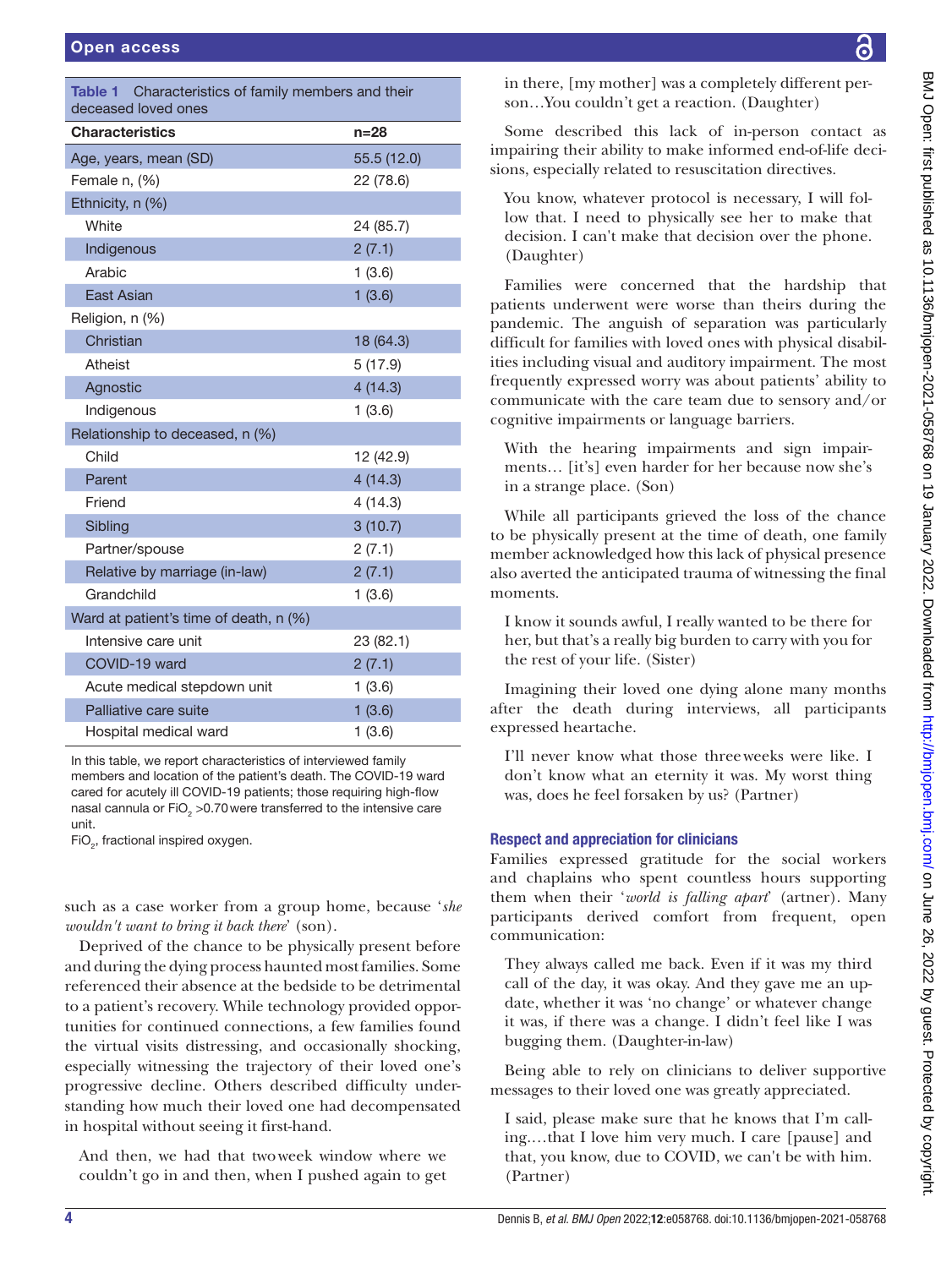This family-centred contact with clinicians was greatly valued, creating connections and intimate moments whenever possible, particularly at the end:

They did call me and ask me what I wanted to say to him before he went, if he went through the night. That was the biggest thing for me. (Son)

During both in-person and virtual visits, family members observed acts of compassion performed collaboratively by nurses, often with other clinicians, such as humanising the environment and recognising the dignity of the patient through personal care.

Somebody took the care to shave him properly. And, and it just put a smile on my face, you know, that, there was some dignity. You know that even though he was so sick, that somebody cared enough. I'll always remember that. Always. (Partner)

# Postmortem impacts of COVID-19

Many adaptations to postmortem practices were described by those unable to visit the hospital, including identification of the body. Contrasted with typical practices of confirming a loved one's identity guided in-person by funeral home staff, one participant described a request to identify her deceased sister on a digital photo over email.

I think of what she looked like when she was dying and I think about the picture she sent me for confirmation, the funeral home - the picture they sent from the morgue… I haven't looked at it again but it's there because I don't know whether I should delete it or not. Like, it feels wrong to delete it but I don't want to look at it. (Sister)

After being barred from hospital, and in some cases from long-term care residences before a patient's hospitalisation, funeral service limitations added another layer of loss for families who had to defer or forgo celebrations of their loved one's life.

It feels like, if you don't have a funeral, you're not honouring her. It's just like she didn't matter. You know? She's just, like, in a box on the mantle and we didn't come together and talk about her and show our love for her. It just feels like [pause] she was just like a blip. (Sister)

Many families described missing out on the comfort of community gatherings associated with the usual postmortem rituals.

When you go to funeral home and you have those twodays or whatever, people come and they express their feelings and they comfort you, which wasn't part of this. We only had twohours at the funeral home and that was it. (Partner)

By contrast, exemption from social obligations during bereavement was also referred to as '*blessings in disguise*' (mother, daughter). Pandemic restrictions led to changes

in conventional ceremonies, which some participants welcomed. Strict lockdown orders necessitated many individuals to work from home and keep services small. Some families found relief in the permission for privacy granted by the pandemic.

But COVID, in a weird way, was a bit of a blessing in terms of that because I have been working from home since March so I did take a little bit of time off of work. But then, you know, obviously, it's not like the week that I took off fixed everything. I was still kind of hurting from it, it was nice to be able to work and just be by myself and if I needed to, cry, you know. I'd have to like, run to the bathroom at work [pause] I could just kind of do it in my own space. (Daughter)

Other families described domestic adaptations, having: '*a celebration of life in the backyard*' (father). Some religious and secular services used video platforms. Streaming live ceremonies provided relatives opportunities to offer condolences from a distance.

With regards to the church ceremony and also the gravesite ceremony, they broadcasted it live on FaceTime. My brother and our other family in the U.S. and back in Poland and Australia were able to watch at that time. (Son)

Some communities came together in solidarity for hurting families. Local demonstrations of support were recounted, including an instance when a hearse carried a patient's remains to the gravesite.

We called one of the neighbours to come [pause] they all wanted to come but they couldn't [pause] and we told them that we were going to pass by the house for his last time before going to the cemetery. And then they all stood by the front lawn saying goodbye. (Partner)

# **DISCUSSION**

Findings from this study highlight the impact that the COVID-19 pandemic has had on family members who have lost a loved one in hospital. Families expressed acquiescence to pandemic-related restrictions, underscoring a sense of unity for the public good. Nevertheless, the inability to be physically present in hospital had myriad consequences for relatives and friends of dying patients. Participants described multiple distinct losses beyond the death itself, in terms of bedside vigils foregone and rushed rituals afforded by usual mourning practices. Families observed solidarity among clinical staff and sense of unity with staff while entrusting their loved one's care to the clinical team. Although families valued clinicians' efforts to mitigate the negative impact of infection control restrictions, these efforts did not prevent their profound and enduring grief.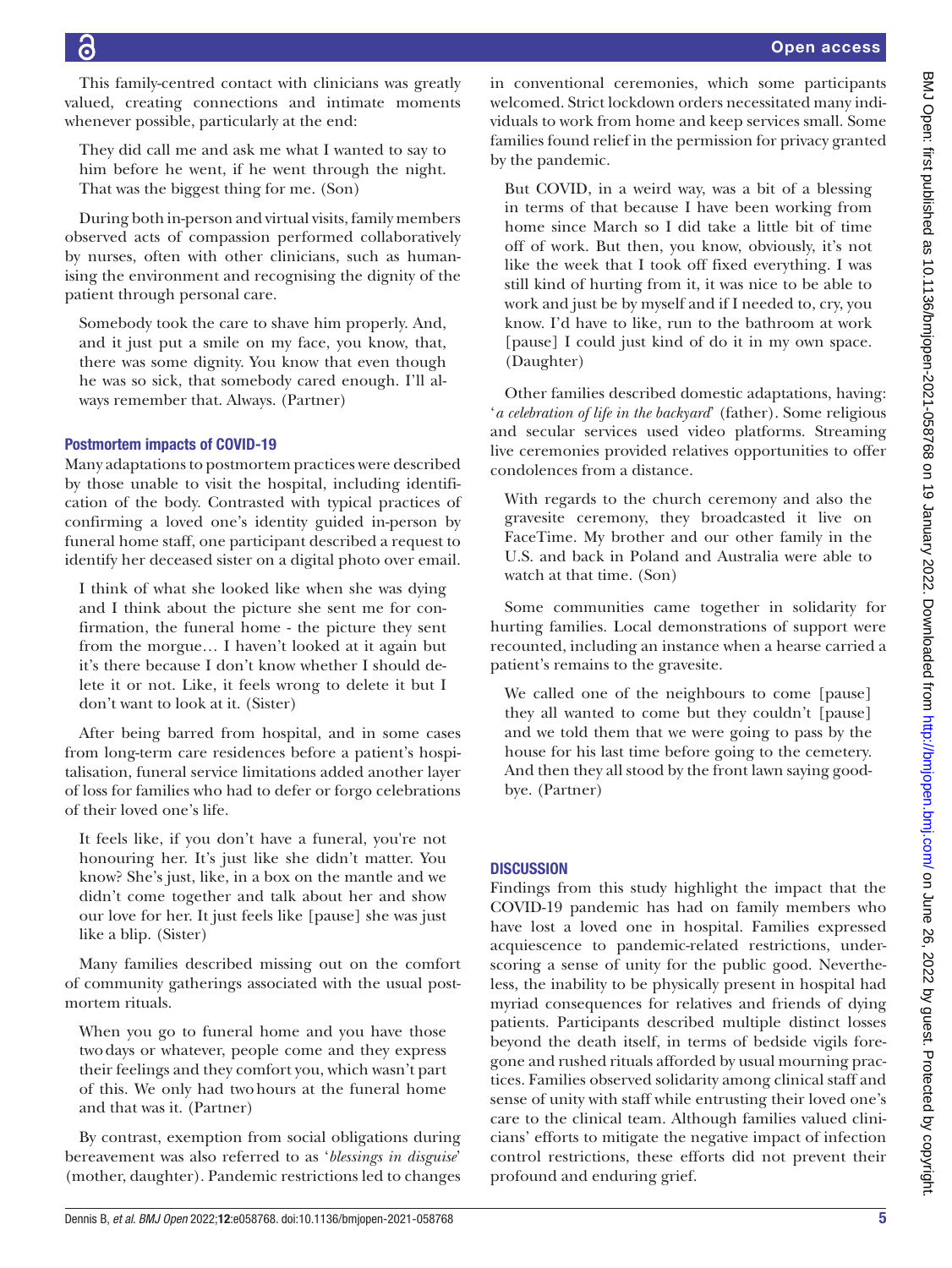Family perspectives about hospitalised dying relatives during the pandemic have been reported in selfadministered public surveys<sup>1315</sup> and two other qualitative studies.[12 16](#page-6-4) One study of 19 families of patients who died in hospital or another setting in the  $\overline{UK}^{12}$  and a report of 19 relatives of patients who died in an intensive care units in France<sup>16</sup> also underscored the impact of physical separation on relatives' experiences of bereavement. Our findings confirm these reports of profound loss described by family members whose final connections and postmortem rituals to honour their loved one were subverted by pandemic-related infection control measures. Delaying family contact postmortem longer than prior research, $^{12}$ <sup>16</sup> the interviews we conducted 6–16months postmortem indicate vivid recall and suggest enduring grief. Our findings also differ from previous reports describing tension and diminished trust between families and critical care staff, $^{16}$  $^{16}$  $^{16}$  instead highlighting how connections and open communication cultivated with clinicians was a comforting aspect of their experience, perhaps facilitating bonding between families and clinicians, ultimately fostering confidence in the healthcare team.<sup>31</sup>

Contrary to the social division that can result from imposed public health restrictions, $32$  our study differs from other research in that it revealed a general collective attitude of acceptance. Although public health policies often employ a utilitarian approach, requiring individuals to make personal sacrifices for the greater good, this tension between personal and collective interests can be further exacerbated in states of emergency.<sup>33</sup>

Reflections on what stayed with families postmortem illuminate some suggestions for future end-of-life practice under continuing pandemic restrictions. The angst of perceiving their loved one as dying alone<sup>15</sup> calls for frequent, flexible and transparent communication. Additional attention is needed for patients with language barriers or physical and/or cognitive impairments, who are especially impacted by the absence of family members. Ensuring that visual aids, hearing devices or language translation assistance is available may aid communication for the most vulnerable and help to alleviate family distress. Digital solutions to augment phone and in-person connections can help to share details of patients' status, trajectory and care but need technical and emotional preparation and support. Dedicated efforts to humanise the clinical space with personal affects, in conjunction with patient-centred acts of compassion, were small yet impactful ways to comfort families from afar. Additional strategies to promote individualised patient and familycentred EOL care in hospital and create personalised adaptations to memorial services and life celebrations could assist in easing family grief.

Strengths of this study include a focus on family experiences both within and beyond hospital exposure. Interview data reflect a range of relationships; the participation rate was 74%. Limitations include a predominantly white, English-speaking sample from the first pandemic wave in the context of a publicly funded healthcare system.<sup>34</sup>

Results may differ for individuals with more videoconferencing access and ability, in communities with a different COVID-19 prevalence and vaccination penetrance and in different healthcare systems.

#### **Conclusion**

This study highlights the impact of public health measures on family member experiences of the death of a hospitalised loved one. Profound loss and enduring grief were described by those whose final connections were constrained by pandemic restrictions. Despite the overwhelming sacrifices made, families reported acquiescence in the name of population health and solidarity with clinical staff caring for their loved one. Clinicians and public health officials should consider these familyinformed perspectives when generating crisis guidelines and future administrative policies to improve EOL care for hospitalised patients.

#### Author affiliations

<sup>1</sup>Department of Medicine, McMaster University, Hamilton, Ontario, Canada <sup>2</sup>Department of Family Medicine, McMaster University, Hamilton, Ontario, Canada <sup>3</sup>School of Rehabilitation Sciences, McMaster University, Hamilton, Ontario, Canada 4 Department of Health Research Methods, Evidence and Impact, McMaster University, Hamilton, Ontario, Canada

5 Department of Critical Care Medicine, St. Joseph's Healthcare Hamilton, Hamilton, Ontario, Canada

<sup>6</sup>Department of Spiritual Care, St. Joseph's Healthcare Hamilton, Hamilton, Ontario, Canada

<sup>7</sup>University of California Los Angeles, Los Angeles, California, USA

<sup>8</sup>Department of Critical Care Medicine, University of Calgary Cumming School of Medicine, Calgary, Alberta, Canada

Contributors All authors (BD, DJC, MV, MS, DBV, AB, TV, JCD, AC, FJC, NH, JH, THN, FT, MS and KF) made equal contributions to the analysis and interpretation of the data. BD, DJC and MV were responsible for the conception and design of the study. MS and BD were responsible for the acquisition of the data. DJC, BD, MS, THN and MV were responsible for the analysis of the data. All authors reviewed and contributed to the final draft of the manuscript. All authors approve the current submission. BD and DJC act as guarantors.

Funding This study was peer-review funded by Services Incorporated of Ontario (Grant Number R21-16), the McMaster University Department of Medicine Paul O'Byrne Research Grant and the Canadian Institutes for Health Research. The researchers had full independence from funders and all authors, external and internal, had full access to all data (including statistical reports and tables) in the study and can take responsibility for the integrity of the data and the accuracy of the data analysis. DJC holds a Research Chair in Intensive Care Medicine from the Canadian Institutes for Health Research.

Disclaimer The funders had no role in study design and conduct of the study; collection, management, analysis and interpretation of the data; or preparation, review or approval of the manuscript.

Competing interests None declared.

Patient consent for publication Not applicable.

Ethics approval This study involves human participants and was approved by Hamilton Integrated Research Ethics BoardID: 11005. Participants gave informed consent to participate in the study before taking part.

Provenance and peer review Not commissioned; externally peer reviewed.

Data availability statement No data are available. No data are available for public use. This study includes qualitative data generated from interviews with families. To protect the confidentiality of families included in this study, we will not be sharing data gained from interview. Families included in this work did not agree for data generated from interviews to be shared and publicly available.

Supplemental material This content has been supplied by the author(s). It has not been vetted by BMJ Publishing Group Limited (BMJ) and may not have been